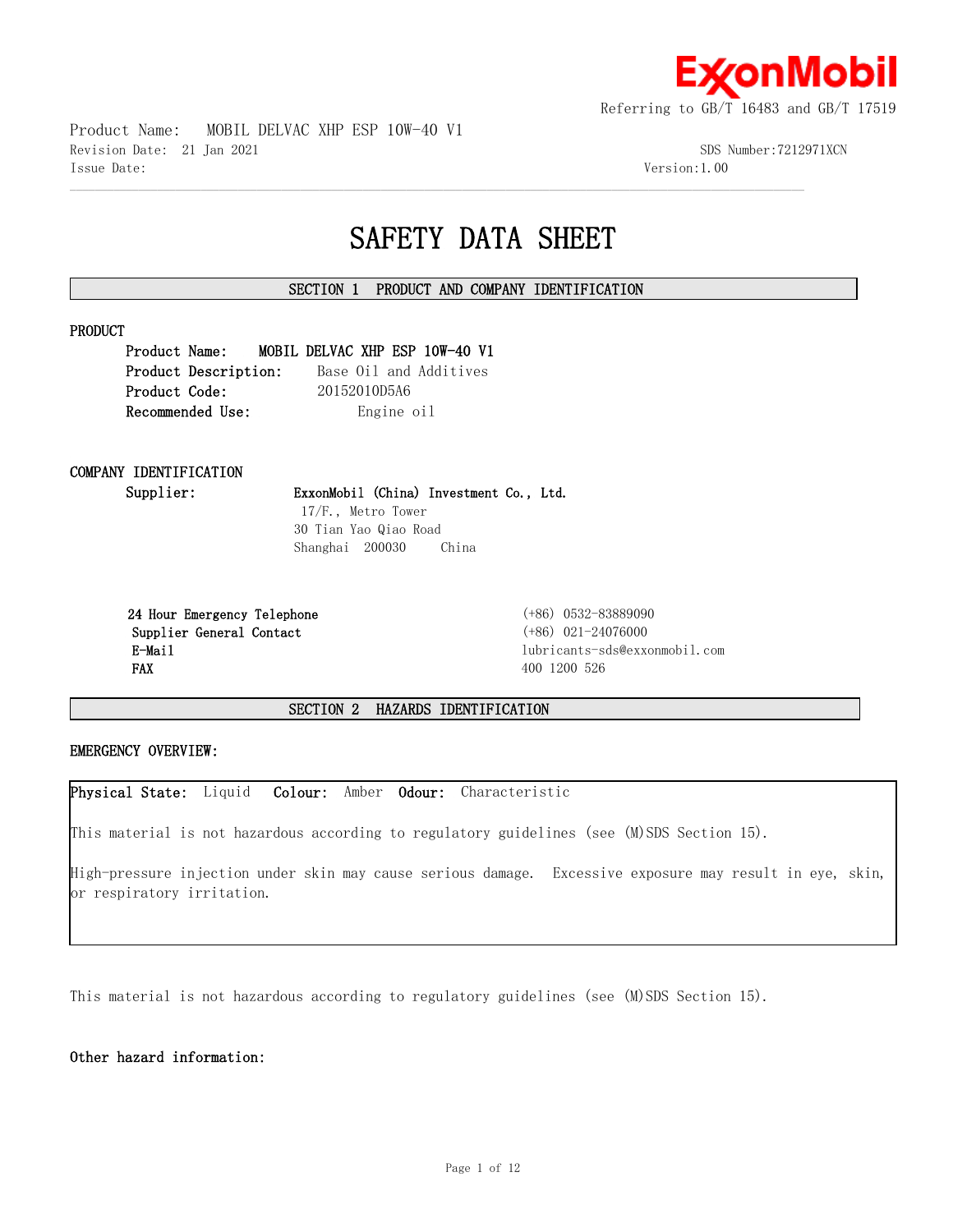

Product Name: MOBIL DELVAC XHP ESP 10W-40 V1 Revision Date: 21 Jan 2021 SDS Number:7212971XCN Issue Date: Version:1.00

# **PHYSICAL / CHEMICAL HAZARDS**

No significant hazards.

#### **HEALTH HAZARDS**

 High-pressure injection under skin may cause serious damage. Excessive exposure may result in eye, skin, or respiratory irritation.

 $\mathcal{L} = \{ \mathcal{L} = \{ \mathcal{L} = \{ \mathcal{L} = \{ \mathcal{L} = \{ \mathcal{L} = \{ \mathcal{L} = \{ \mathcal{L} = \{ \mathcal{L} = \{ \mathcal{L} = \{ \mathcal{L} = \{ \mathcal{L} = \{ \mathcal{L} = \{ \mathcal{L} = \{ \mathcal{L} = \{ \mathcal{L} = \{ \mathcal{L} = \{ \mathcal{L} = \{ \mathcal{L} = \{ \mathcal{L} = \{ \mathcal{L} = \{ \mathcal{L} = \{ \mathcal{L} = \{ \mathcal{L} = \{ \mathcal{$ 

#### **ENVIRONMENTAL HAZARDS**

No significant hazards.

**NOTE:** This material should not be used for any other purpose than the intended use in Section 1 without expert advice. Health studies have shown that chemical exposure may cause potential human health risks which may vary from person to person.

#### **SECTION 3 COMPOSITION / INFORMATION ON INGREDIENTS**

This material is defined as a mixture.

### **Hazardous Substance(s) or Complex Substance(s) required for disclosure**

| Name                                                                                             | CAS#              | Concentration*      | GHS Hazard Codes                |
|--------------------------------------------------------------------------------------------------|-------------------|---------------------|---------------------------------|
| ALKARYLAMINE                                                                                     | $36878 - 20 - 3$  | $1 - 5\%$           | H316                            |
| BENZENE PROPANOIC ACID, 3, 5-BIS (1, 1-DIMETHYLETHYL)-4-<br>HYDROXY-, C7-9 BRANCHED ALKYL ESTERS | $125643 - 61 - 0$ | $1 - 5\%$           | H413                            |
| BUTENE, HOMOPOLYMER                                                                              | $9003 - 29 - 6$   | $1 - 5\%$           | H304, H413                      |
| CALCIUM HYDROXIDE                                                                                | $1305 - 62 - 0$   | $0.1 - \langle 1\%$ | H315, H318, H335                |
| LUB OILS (PET), HYDROTREATED NEUTRAL OIL-BASEDC20-50                                             | $72623 - 87 - 1$  | $1 - 5\%$           | H <sub>304</sub>                |
| LUBRICATING OILS (PETROLEUM), HYDROTREATED NEUTRAL OIL-BASED                                     | $72623 - 86 - 0$  | $1 - \leq 5\%$      | H <sub>304</sub>                |
| SEVERELY HYDROTREATED HEAVY PARAFFINIC DISTILLATE                                                | 64742-54-7        | $20 - \leq 30\%$    | H <sub>304</sub>                |
| SOLVENT DEWAXED HEAVY PARAFFINIC DISTILLATE                                                      | $64742 - 65 - 0$  | $1 - 5\%$           | H <sub>304</sub>                |
| ZINC ALKYL DITHIOPHOSPHATE                                                                       | $113706 - 15 - 3$ | $0.1 - \langle 1\%$ | H303, H315, H318, H401,<br>H411 |

 \* All concentrations are percent by weight unless ingredient is a gas. Gas concentrations are in percent by volume.

#### **SECTION 4 FIRST AID MEASURES**

# **FIRST AID: INHALATION**

Remove from further exposure. For those providing assistance, avoid exposure to yourself or others. Use adequate respiratory protection. If respiratory irritation, dizziness, nausea, or unconsciousness occurs, seek immediate medical assistance. If breathing has stopped, assist ventilation with a mechanical device or use mouth-to-mouth resuscitation.

# **SKIN CONTACT**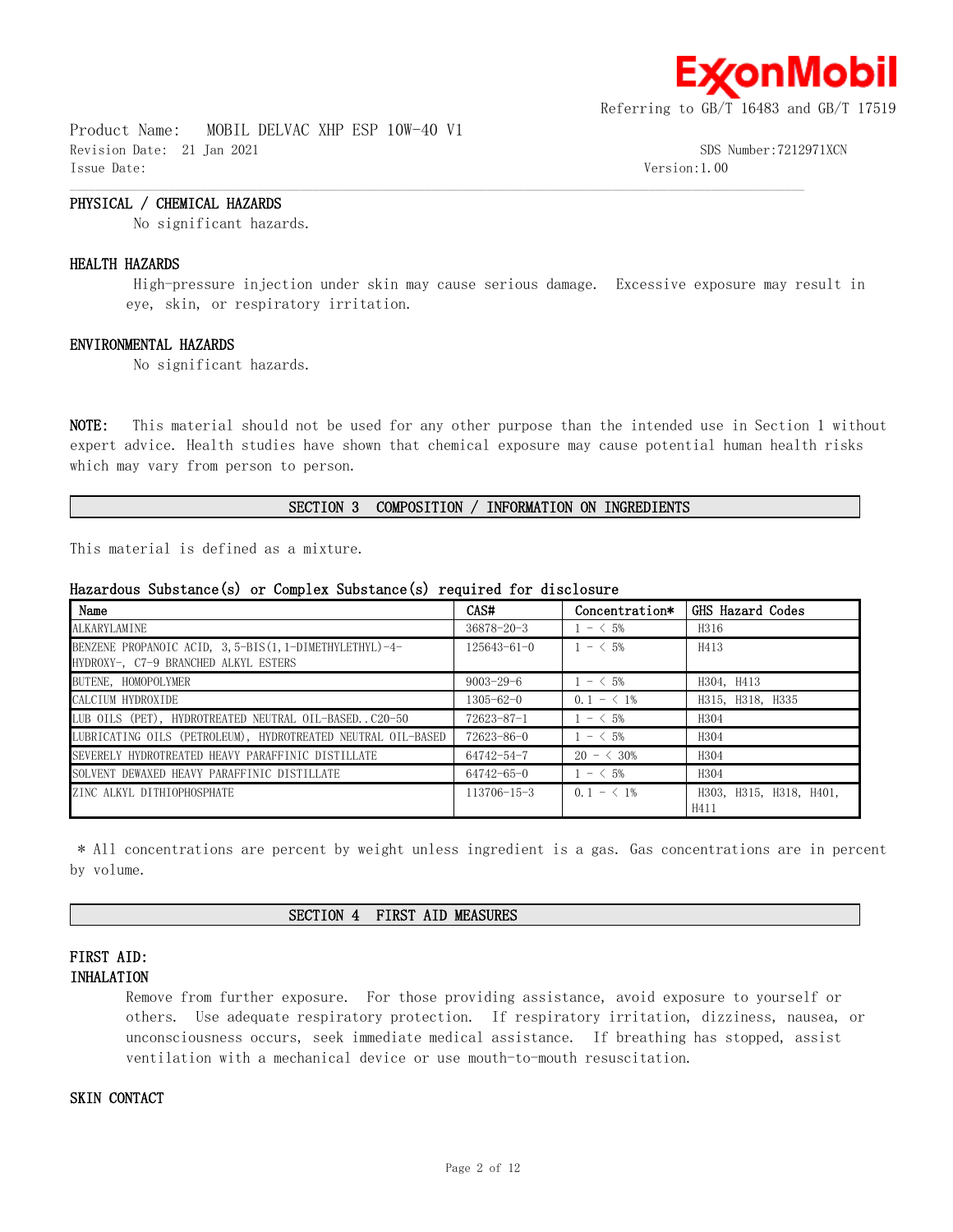

Product Name: MOBIL DELVAC XHP ESP 10W-40 V1 Revision Date: 21 Jan 2021 SDS Number:7212971XCN Issue Date: Version:1.00

Wash contact areas with soap and water. If product is injected into or under the skin, or into any part of the body, regardless of the appearance of the wound or its size, the individual should be evaluated immediately by a physician as a surgical emergency. Even though initial symptoms from high pressure injection may be minimal or absent, early surgical treatment within the first few hours may significantly reduce the ultimate extent of injury.

#### **EYE CONTACT**

Flush thoroughly with water. If irritation occurs, get medical assistance.

#### **INGESTION**

First aid is normally not required. Seek medical attention if discomfort occurs.

 $\mathcal{L} = \{ \mathcal{L} = \{ \mathcal{L} = \{ \mathcal{L} = \{ \mathcal{L} = \{ \mathcal{L} = \{ \mathcal{L} = \{ \mathcal{L} = \{ \mathcal{L} = \{ \mathcal{L} = \{ \mathcal{L} = \{ \mathcal{L} = \{ \mathcal{L} = \{ \mathcal{L} = \{ \mathcal{L} = \{ \mathcal{L} = \{ \mathcal{L} = \{ \mathcal{L} = \{ \mathcal{L} = \{ \mathcal{L} = \{ \mathcal{L} = \{ \mathcal{L} = \{ \mathcal{L} = \{ \mathcal{L} = \{ \mathcal{$ 

#### **IMPORTANT SYMPTOMS AND HEALTH EFFECTS**

Local necrosis as evidenced by delayed onset of pain and tissue damage a few hours after injection.

#### **ADVICE TO PROTECT RESCUER**

Please refer to Section 8 for personal protection information.

#### **NOTE TO PHYSICIAN**

The need to have special means for providing specific and immediate medical treatment available in the workplace is not expected.

#### **SECTION 5 FIRE FIGHTING MEASURES**

#### **EXTINGUISHING MEDIA**

**Appropriate Extinguishing Media:** Use water fog, foam, dry chemical or carbon dioxide (CO2) to extinguish flames.

**Inappropriate Extinguishing Media:** Straight streams of water

#### **SPECIAL HAZARD WHEN ON FIRE**

In case of fire, see below for hazardous combustion products. Containers exposed to excessive heat from a fire may rupture.

#### **FIRE FIGHTING INSTRUCTIONS AND PROTECTIVE MEASURES**

#### **FIRE FIGHTING**

**Fire Fighting Instructions:** Evacuate area. Prevent run-off from fire control or dilution from entering streams, sewers or drinking water supply. Fire-fighters should use standard protective equipment and in enclosed spaces, self-contained breathing apparatus (SCBA). Use water spray to cool fire exposed surfaces and to protect personnel.

**Hazardous Combustion Products:** Aldehydes, Incomplete combustion products, Oxides of carbon,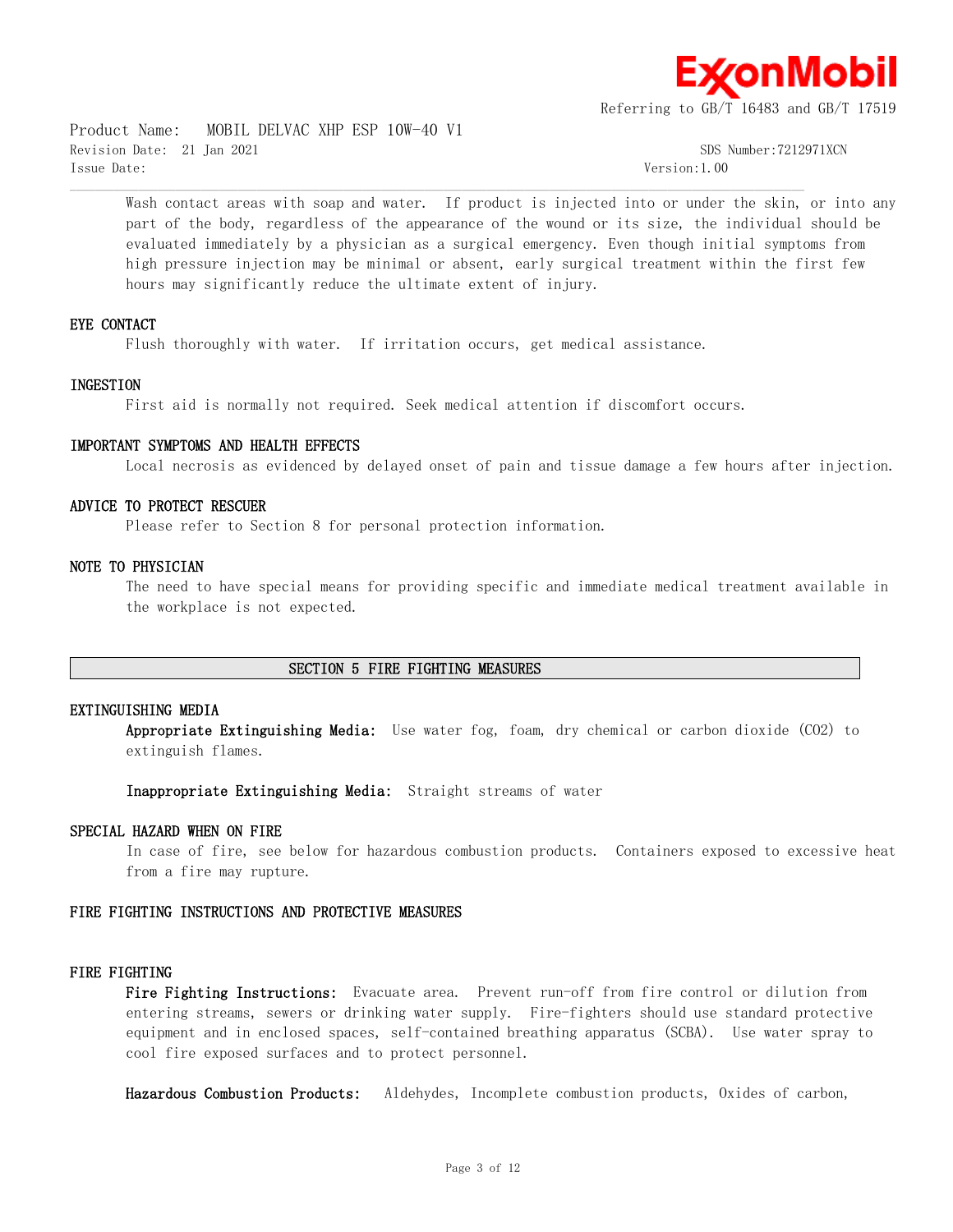

Product Name: MOBIL DELVAC XHP ESP 10W-40 V1 Revision Date: 21 Jan 2021 SDS Number:7212971XCN Issue Date: Version:1.00

Smoke, Fume, Sulphur oxides

#### **FLAMMABILITY PROPERTIES**

**Flash Point [Method]:** >200 C (392 F) [ ASTM D-92] **Flammable Limits (Approximate volume % in air):** LEL: 0.9 UEL: 7.0 **Autoignition Temperature:** N/D

#### **SECTION 6 ACCIDENTAL RELEASE MEASURES**

 $\mathcal{L} = \{ \mathcal{L} = \{ \mathcal{L} = \{ \mathcal{L} = \{ \mathcal{L} = \{ \mathcal{L} = \{ \mathcal{L} = \{ \mathcal{L} = \{ \mathcal{L} = \{ \mathcal{L} = \{ \mathcal{L} = \{ \mathcal{L} = \{ \mathcal{L} = \{ \mathcal{L} = \{ \mathcal{L} = \{ \mathcal{L} = \{ \mathcal{L} = \{ \mathcal{L} = \{ \mathcal{L} = \{ \mathcal{L} = \{ \mathcal{L} = \{ \mathcal{L} = \{ \mathcal{L} = \{ \mathcal{L} = \{ \mathcal{$ 

#### **NOTIFICATION PROCEDURES**

In the event of a spill or accidental release, notify relevant authorities in accordance with all applicable regulations.

#### **PROTECTIVE MEASURES**

Avoid contact with spilled material. See Section 5 for fire fighting information. See the Hazard Identification Section for Significant Hazards. See Section 4 for First Aid Advice. See Section 8 for advice on the minimum requirements for personal protective equipment. Additional protective measures may be necessary, depending on the specific circumstances and/or the expert judgment of the emergency responders.

For emergency responders: Respiratory protection: respiratory protection will be necessary only in special cases, e.g., formation of mists. Half-face or full-face respirator with filter(s) for dust/organic vapor or Self Contained Breathing Apparatus (SCBA) can be used depending on the size of spill and potential level of exposure. If the exposure cannot be completely characterized or an oxygen deficient atmosphere is possible or anticipated, SCBA is recommended. Work gloves that are resistant to hydrocarbons are recommended. Gloves made of polyvinyl acetate (PVA) are not waterresistant and are not suitable for emergency use. Chemical goggles are recommended if splashes or contact with eyes is possible. Small spills: normal antistatic work clothes are usually adequate. Large spills: full body suit of chemical resistant, antistatic material is recommended.

#### **ENVIRONMENTAL PRECAUTIONS**

Large Spills: Dike far ahead of liquid spill for later recovery and disposal. Prevent entry into waterways, sewers, basements or confined areas.

#### **SPILL MANAGEMENT**

Land Spill: Stop leak if you can do so without risk. Recover by pumping or with suitable absorbent.

**Water Spill:** Stop leak if you can do so without risk. Confine the spill immediately with booms. Warn other shipping. Remove from the surface by skimming or with suitable absorbents. Seek the advice of a specialist before using dispersants.

Water spill and land spill recommendations are based on the most likely spill scenario for this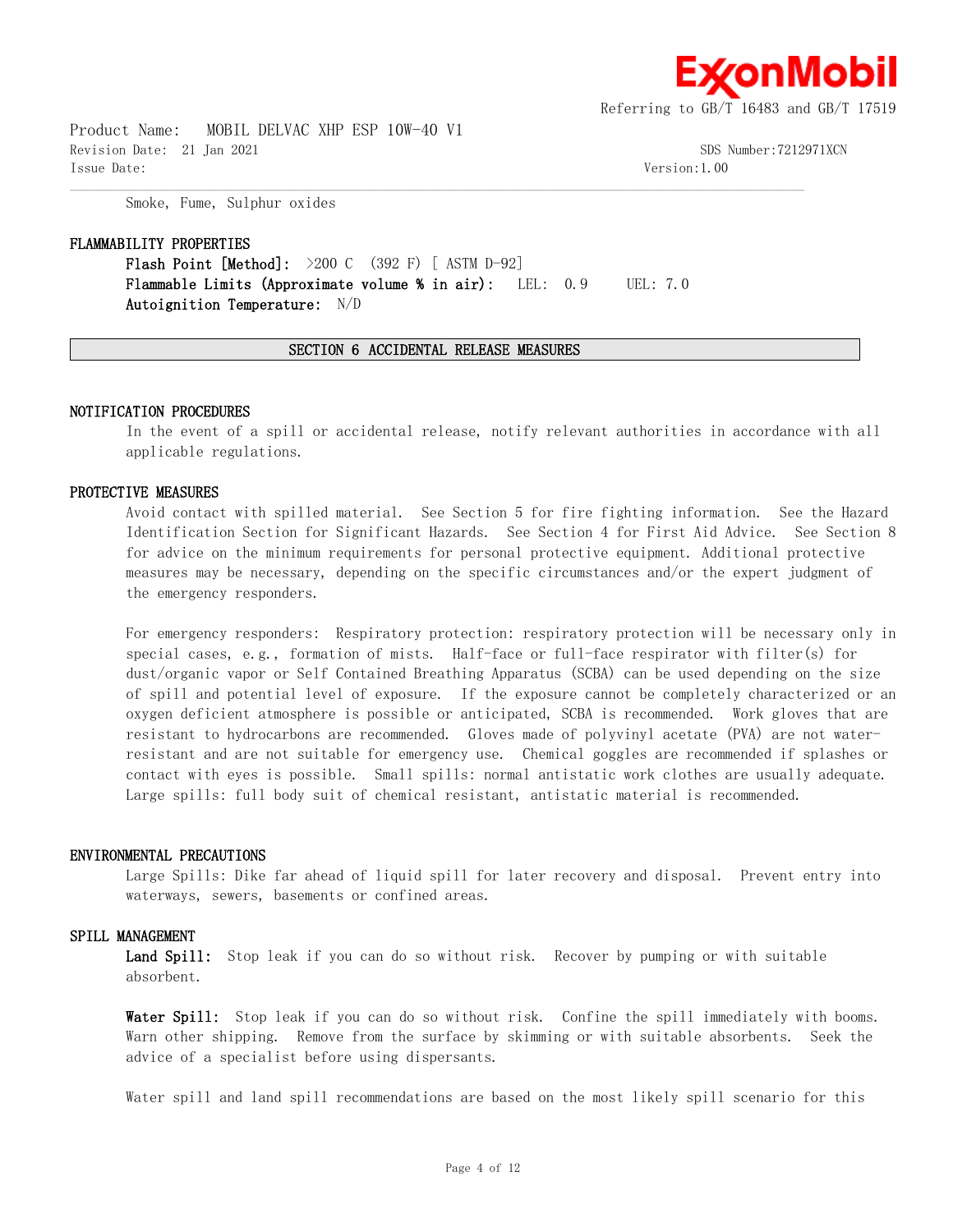

Product Name: MOBIL DELVAC XHP ESP 10W-40 V1 Revision Date: 21 Jan 2021 SDS Number:7212971XCN Issue Date: Version:1.00

material; however, geographic conditions, wind, temperature, (and in the case of a water spill) wave and current direction and speed may greatly influence the appropriate action to be taken. For this reason, local experts should be consulted. Note: Local regulations may prescribe or limit action to be taken.

# **SECTION 7 HANDLING AND STORAGE**

 $\mathcal{L} = \{ \mathcal{L} = \{ \mathcal{L} = \{ \mathcal{L} = \{ \mathcal{L} = \{ \mathcal{L} = \{ \mathcal{L} = \{ \mathcal{L} = \{ \mathcal{L} = \{ \mathcal{L} = \{ \mathcal{L} = \{ \mathcal{L} = \{ \mathcal{L} = \{ \mathcal{L} = \{ \mathcal{L} = \{ \mathcal{L} = \{ \mathcal{L} = \{ \mathcal{L} = \{ \mathcal{L} = \{ \mathcal{L} = \{ \mathcal{L} = \{ \mathcal{L} = \{ \mathcal{L} = \{ \mathcal{L} = \{ \mathcal{$ 

#### **HANDLING**

Avoid contact with used product. Prevent small spills and leakage to avoid slip hazard. Material can accumulate static charges which may cause an electrical spark (ignition source). When the material is handled in bulk, an electrical spark could ignite any flammable vapors from liquids or residues that may be present (e.g., during switch-loading operations). Use proper bonding and/or earthing procedures. However, bonding and earthing may not eliminate the hazard from static accumulation. Consult local applicable standards for guidance. Additional references include American Petroleum Institute 2003 (Protection Against Ignitions Arising out of Static, Lightning and Stray Currents) or National Fire Protection Agency 77 (Recommended Practice on Static Electricity) or CENELEC CLC/TR 50404 (Electrostatics - Code of practice for the avoidance of hazards due to static electricity).

**Static Accumulator:** This material is a static accumulator.

#### **STORAGE**

The type of container used to store the material may affect static accumulation and dissipation. Do not store in open or unlabelled containers.

# **SECTION 8 EXPOSURE CONTROLS / PERSONAL PROTECTION**

#### **EXPOSURE LIMIT VALUES**

#### **Exposure limits/standards (Note: Exposure limits are not additive)**

| Substance Name                                                  | Form                      | Limit/Standard |                  | Note | Source | Year         |      |
|-----------------------------------------------------------------|---------------------------|----------------|------------------|------|--------|--------------|------|
| CALCIUM HYDROXIDE                                               |                           | TWA            | $5 \text{ mg/m}$ |      |        | <b>ACGTH</b> | 2020 |
| LUB OILS (PET), HYDROTREATED<br>NEUTRAL OIL-BASED. . C20-50     | Inhalab1<br>e<br>fraction | TWA            | $5 \text{ mg/m}$ |      |        | <b>ACGTH</b> | 2020 |
| LUBRICATING OILS (PETROLEUM),<br>HYDROTREATED NEUTRAL OTL-BASED | Inhalab1<br>e<br>fraction | TWA            | $5 \text{ mg/m}$ |      |        | <b>ACGTH</b> | 2020 |
| SEVERELY HYDROTREATED HEAVY<br>PARAFFINIC DISTILLATE            | Inhalabl<br>e<br>fraction | TWA            | $5$ mg/m $3$     |      |        | <b>ACGTH</b> | 2020 |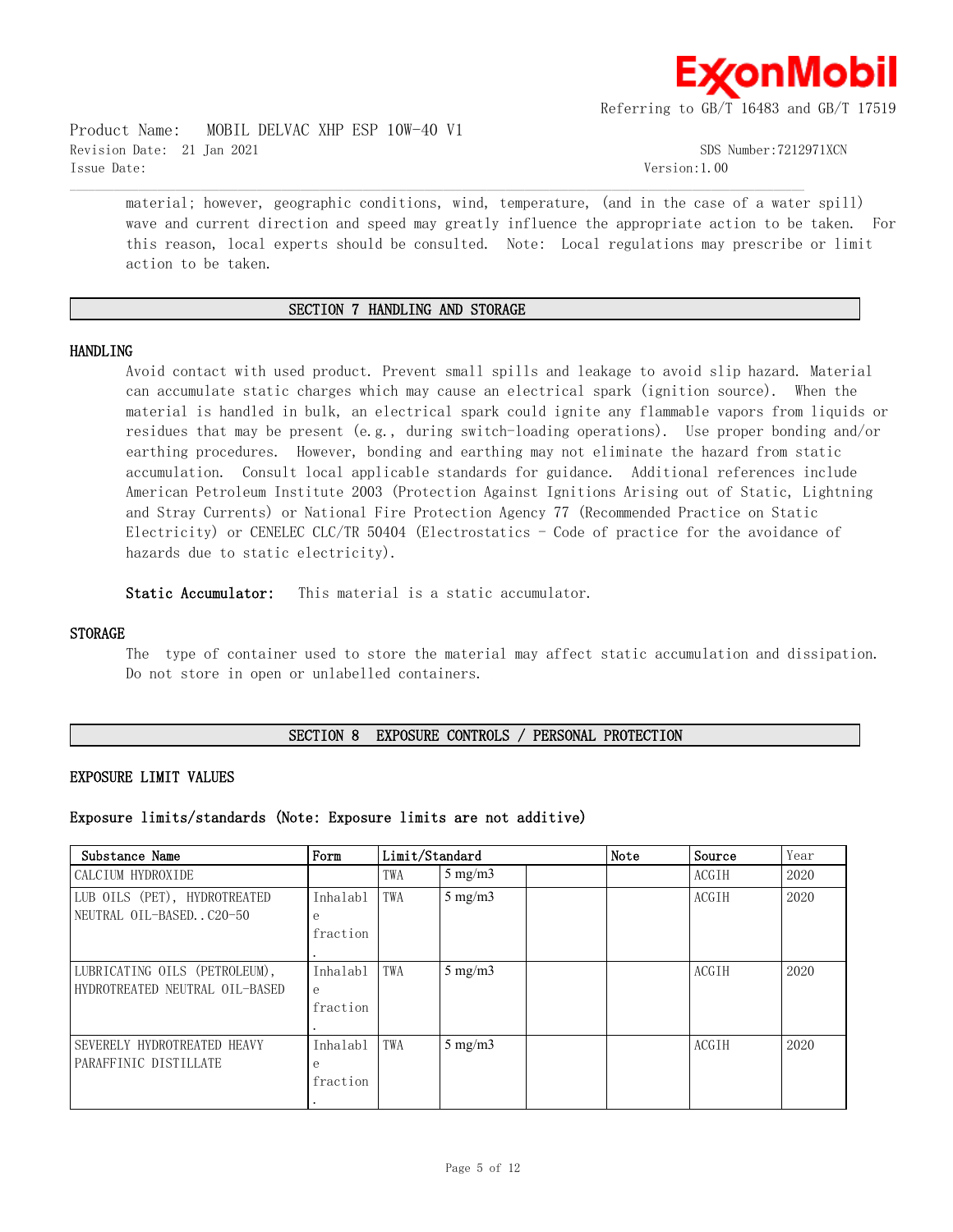≰onMobil

Referring to GB/T 16483 and GB/T 17519

Product Name: MOBIL DELVAC XHP ESP 10W-40 V1 Revision Date: 21 Jan 2021 SDS Number:7212971XCN Issue Date: Version:1.00

| DEWAXED HEAVY PARAFFINIC<br>SOLVENT | Inhalabl | TWA | mg/m3 |  | ACGIH | 2020 |
|-------------------------------------|----------|-----|-------|--|-------|------|
| <b>DISTILLATE</b>                   |          |     |       |  |       |      |
|                                     | fraction |     |       |  |       |      |
|                                     |          |     |       |  |       |      |

 $\mathcal{L} = \{ \mathcal{L} = \{ \mathcal{L} = \{ \mathcal{L} = \{ \mathcal{L} = \{ \mathcal{L} = \{ \mathcal{L} = \{ \mathcal{L} = \{ \mathcal{L} = \{ \mathcal{L} = \{ \mathcal{L} = \{ \mathcal{L} = \{ \mathcal{L} = \{ \mathcal{L} = \{ \mathcal{L} = \{ \mathcal{L} = \{ \mathcal{L} = \{ \mathcal{L} = \{ \mathcal{L} = \{ \mathcal{L} = \{ \mathcal{L} = \{ \mathcal{L} = \{ \mathcal{L} = \{ \mathcal{L} = \{ \mathcal{$ 

**Exposure limits/standards for materials that can be formed when handling this product:** When mists / aerosols can occur, the following are recommended: 5 mg/m3 - ACGIH TLV (inhalable fraction).

NOTE: Limits/standards shown for guidance only. Follow applicable regulations.

#### **ENGINEERING CONTROLS**

The level of protection and types of controls necessary will vary depending upon potential exposure conditions. Control measures to consider:

No special requirements under ordinary conditions of use and with adequate ventilation.

#### **PERSONAL PROTECTION**

Personal protective equipment selections vary based on potential exposure conditions such as applications, handling practices, concentration and ventilation. Information on the selection of protective equipment for use with this material, as provided below, is based upon intended, normal usage.

**Respiratory Protection:** If engineering controls do not maintain airborne contaminant concentrations at a level which is adequate to protect worker health, an approved respirator may be appropriate. Respirator selection, use, and maintenance must be in accordance with regulatory requirements, if applicable. Types of respirators to be considered for this material include:

 No special requirements under ordinary conditions of use and with adequate ventilation. Particulate filter when appropriate.

For high airborne concentrations, use an approved supplied-air respirator, operated in positive pressure mode. Supplied air respirators with an escape bottle may be appropriate when oxygen levels are inadequate, gas/vapour warning properties are poor, or if air purifying filter capacity/rating may be exceeded.

**Hand Protection:** Any specific glove information provided is based on published literature and glove manufacturer data. Glove suitability and breakthrough time will differ depending on the specific use conditions. Contact the glove manufacturer for specific advice on glove selection and breakthrough times for your use conditions. Inspect and replace worn or damaged gloves. The types of gloves to be considered for this material include:

No protection is ordinarily required under normal conditions of use. Nitrile, Viton

**Eye Protection:** If contact is likely, safety glasses with side shields are recommended.

**Skin and Body Protection:** Any specific clothing information provided is based on published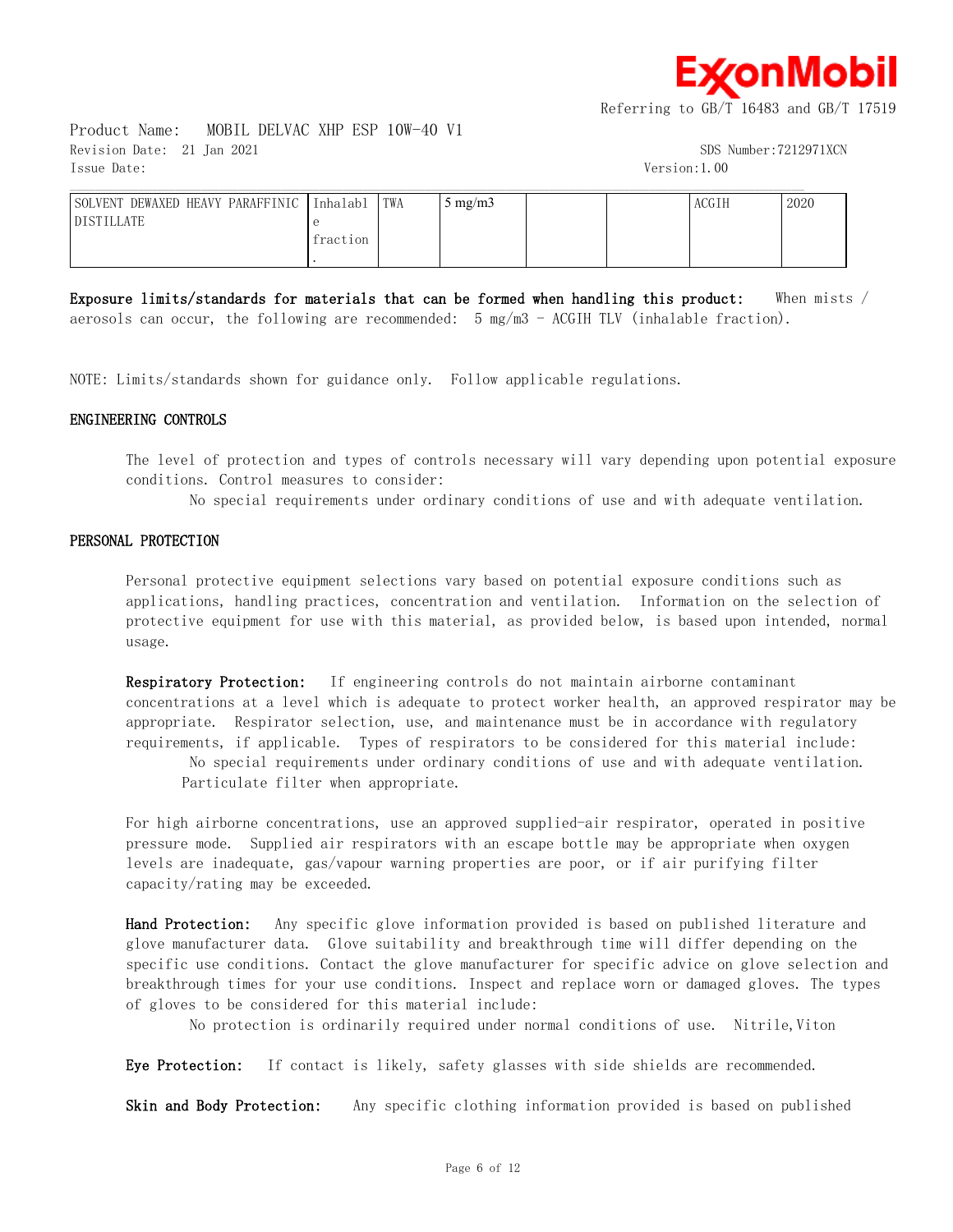

Product Name: MOBIL DELVAC XHP ESP 10W-40 V1 Revision Date: 21 Jan 2021 SDS Number:7212971XCN Issue Date: Version:1.00

literature or manufacturer data. The types of clothing to be considered for this material include: No skin protection is ordinarily required under normal conditions of use. In accordance with good industrial hygiene practices, precautions should be taken to avoid skin contact.

 $\mathcal{L} = \{ \mathcal{L} = \{ \mathcal{L} = \{ \mathcal{L} = \{ \mathcal{L} = \{ \mathcal{L} = \{ \mathcal{L} = \{ \mathcal{L} = \{ \mathcal{L} = \{ \mathcal{L} = \{ \mathcal{L} = \{ \mathcal{L} = \{ \mathcal{L} = \{ \mathcal{L} = \{ \mathcal{L} = \{ \mathcal{L} = \{ \mathcal{L} = \{ \mathcal{L} = \{ \mathcal{L} = \{ \mathcal{L} = \{ \mathcal{L} = \{ \mathcal{L} = \{ \mathcal{L} = \{ \mathcal{L} = \{ \mathcal{$ 

**Specific Hygiene Measures:** Always observe good personal hygiene measures, such as washing after handling the material and before eating, drinking, and/or smoking. Routinely wash work clothing and protective equipment to remove contaminants. Discard contaminated clothing and footwear that cannot be cleaned. Practice good housekeeping.

### **ENVIRONMENTAL CONTROLS**

 Comply with applicable environmental regulations limiting discharge to air, water and soil. Protect the environment by applying appropriate control measures to prevent or limit emissions.

## **SECTION 9 PHYSICAL AND CHEMICAL PROPERTIES**

**Note: Physical and chemical properties are provided for safety, health and environmental considerations only and may not fully represent product specifications. Contact the Supplier for additional information.**

**GENERAL INFORMATION Physical State:** Liquid **Colour:** Amber **Odour:** Characteristic **Odour Threshold:** N/D **IMPORTANT HEALTH, SAFETY, AND ENVIRONMENTAL INFORMATION Relative Density (at 15 C):** 0.861 **Flash Point [Method]:** >200 C (392 F) [ ASTM D-92] **Flammable Limits (Approximate volume % in air):** LEL: 0.9 UEL: 7.0 **Flammability (Solid, Gas):** N/A **Autoignition Temperature:** N/D **Boiling Point / Range:** > 316 C (600 F) **Vapour Density (Air = 1):** N/D **Vapour Pressure:** < 0.013 kPa (0.1 mm Hg) at 20 °C **Evaporation Rate (n-butyl acetate = 1):** N/D **pH:** N/A **Log Pow (n-Octanol/Water Partition Coefficient):** > 3.5 **Solubility in Water:** Negligible **Viscosity:** 91 cSt (91 mm2/sec) at 40 C | 13.7 cSt (13.7 mm2/sec) at 100 C [ASTM D 445] **Freezing Point:** N/D **Melting Point:** N/A **Decomposition Temperature:** N/D **Oxidizing Properties:** See Hazards Identification Section.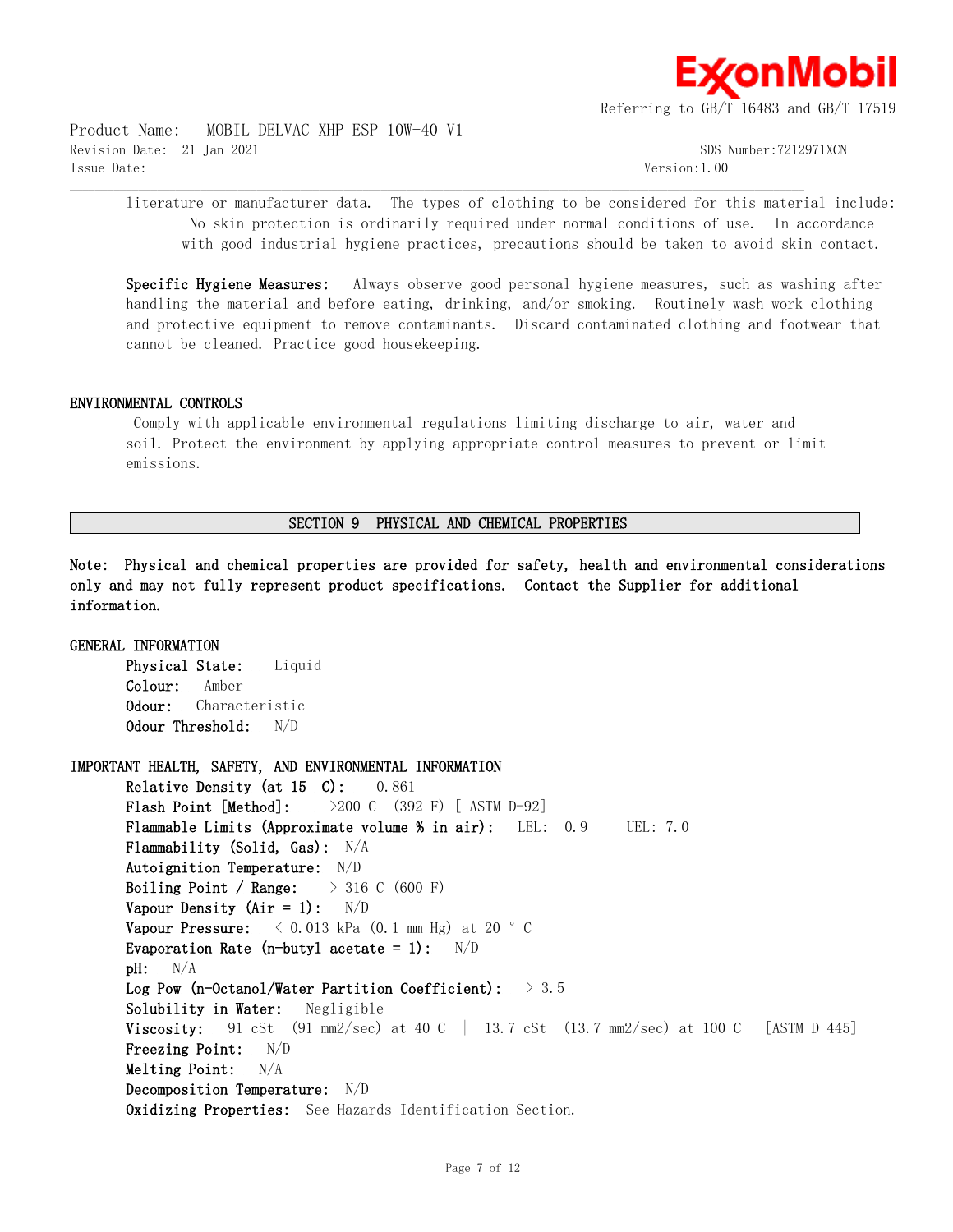

Product Name: MOBIL DELVAC XHP ESP 10W-40 V1 Revision Date: 21 Jan 2021 SDS Number:7212971XCN Issue Date: Version:1.00

# **OTHER INFORMATION**

**Pour Point:**  $-30 \text{ C}$   $(-22 \text{ F})$  [ ASTM D97] **DMSO Extract (mineral oil only), IP-346:** < 3 %wt

### **SECTION 10 STABILITY AND REACTIVITY**

 $\mathcal{L} = \{ \mathcal{L} = \{ \mathcal{L} = \{ \mathcal{L} = \{ \mathcal{L} = \{ \mathcal{L} = \{ \mathcal{L} = \{ \mathcal{L} = \{ \mathcal{L} = \{ \mathcal{L} = \{ \mathcal{L} = \{ \mathcal{L} = \{ \mathcal{L} = \{ \mathcal{L} = \{ \mathcal{L} = \{ \mathcal{L} = \{ \mathcal{L} = \{ \mathcal{L} = \{ \mathcal{L} = \{ \mathcal{L} = \{ \mathcal{L} = \{ \mathcal{L} = \{ \mathcal{L} = \{ \mathcal{L} = \{ \mathcal{$ 

**STABILITY:** Material is stable under normal conditions.

**POSSIBILITY OF HAZARDOUS REACTIONS:** Hazardous polymerization will not occur.

**CONDITIONS TO AVOID:** Excessive heat. High energy sources of ignition.

**MATERIALS TO AVOID:** Strong oxidisers

**HAZARDOUS DECOMPOSITION PRODUCTS:** Material does not decompose at ambient temperatures.

### **SECTION 11 TOXICOLOGICAL INFORMATION**

#### **INFORMATION ON TOXICOLOGICAL EFFECTS**

| Hazard Class                            | Conclusion /<br>' Remarks                                     |  |  |  |
|-----------------------------------------|---------------------------------------------------------------|--|--|--|
| Inhalation                              |                                                               |  |  |  |
| Acute Toxicity: No end point data for   | Minimally Toxic. Based on assessment of the components.       |  |  |  |
| material.                               |                                                               |  |  |  |
| Irritation: No end point data for       | Negligible hazard at ambient/normal handling temperatures.    |  |  |  |
| material.                               |                                                               |  |  |  |
| Ingestion                               |                                                               |  |  |  |
| Acute Toxicity: No end point data for   | Minimally Toxic. Based on assessment of the components.       |  |  |  |
| material.                               |                                                               |  |  |  |
| Skin                                    |                                                               |  |  |  |
| Acute Toxicity: No end point data for   | Minimally Toxic. Based on assessment of the components.       |  |  |  |
| material.                               |                                                               |  |  |  |
| Skin Corrosion/Irritation: No end point | Negligible irritation to skin at ambient temperatures.        |  |  |  |
| data for material.                      | Based on assessment of the components.                        |  |  |  |
| Eye                                     |                                                               |  |  |  |
| Serious Eye Damage/Irritation: No end   | May cause mild, short-lasting discomfort to eyes. Based on    |  |  |  |
| point data for material.                | assessment of the components.                                 |  |  |  |
| lSensitisation                          |                                                               |  |  |  |
| Respiratory Sensitization: No end point | Not expected to be a respiratory sensitizer.                  |  |  |  |
| data for material.                      |                                                               |  |  |  |
| Skin Sensitization: No end point data   | Not expected to be a skin sensitizer. Based on assessment     |  |  |  |
| for material.                           | of the components.                                            |  |  |  |
| Aspiration: Data available.             | Not expected to be an aspiration hazard.<br>Based on physico- |  |  |  |
|                                         | chemical properties of the material.                          |  |  |  |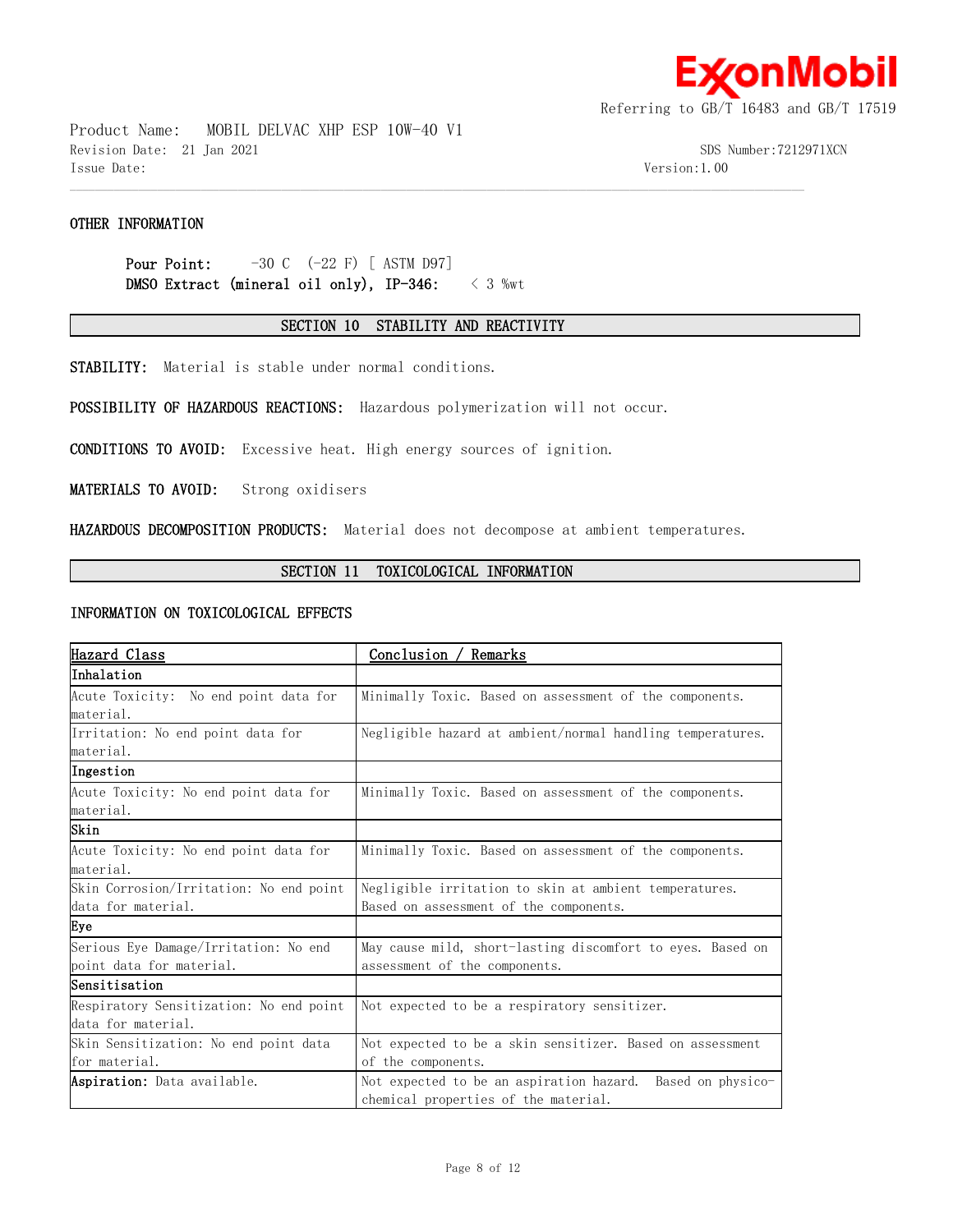≰onMobil

Referring to GB/T 16483 and GB/T 17519

Product Name: MOBIL DELVAC XHP ESP 10W-40 V1 Revision Date: 21 Jan 2021 SDS Number:7212971XCN Issue Date: Version:1.00

| Germ Cell Mutagenicity: No end point          | Not expected to be a germ cell mutagen. Based on assessment |
|-----------------------------------------------|-------------------------------------------------------------|
| data for material.                            | of the components.                                          |
| <b>Carcinogenicity:</b> No end point data for | Not expected to cause cancer. Based on assessment of the    |
| material.                                     | components.                                                 |
| Reproductive Toxicity: No end point           | Not expected to be a reproductive toxicant. Based on        |
| data for material.                            | assessment of the components.                               |
| <b>Lactation:</b> No end point data for       | Not expected to cause harm to breast-fed children.          |
| material.                                     |                                                             |
| Specific Target Organ Toxicity (STOT)         |                                                             |
| Single Exposure: No end point data for        | Not expected to cause organ damage from a single exposure.  |
| material.                                     |                                                             |
| Repeated Exposure: No end point data          | Not expected to cause organ damage from prolonged or        |
| for material.                                 | repeated exposure. Based on assessment of the components.   |

 $\mathcal{L} = \{ \mathcal{L} = \{ \mathcal{L} = \{ \mathcal{L} = \{ \mathcal{L} = \{ \mathcal{L} = \{ \mathcal{L} = \{ \mathcal{L} = \{ \mathcal{L} = \{ \mathcal{L} = \{ \mathcal{L} = \{ \mathcal{L} = \{ \mathcal{L} = \{ \mathcal{L} = \{ \mathcal{L} = \{ \mathcal{L} = \{ \mathcal{L} = \{ \mathcal{L} = \{ \mathcal{L} = \{ \mathcal{L} = \{ \mathcal{L} = \{ \mathcal{L} = \{ \mathcal{L} = \{ \mathcal{L} = \{ \mathcal{$ 

### **OTHER INFORMATION**

#### **For the product itself:**

Diesel engine oils: Not carcinogenic in animals tests. Used and unused diesel engine oils did not produce any carcinogenic effects in chronic mouse skin painting studies. Oils that are used in gasoline engines may become hazardous and display the following properties: Carcinogenic in animal tests. Caused mutations in vitro. Possible allergen and photoallergen. Contains polycyclic aromatic compounds (PAC) from combustion products of gasoline and/or thermal degradation products.

#### **Contains:**

Base oil severely refined: Not carcinogenic in animal studies. Representative material passes IP-346, Modified Ames test, and/or other screening tests. Dermal and inhalation studies showed minimal effects; lung non-specific infiltration of immune cells, oil deposition and minimal granuloma formation. Not sensitising in test animals.

#### **IARC Classification:**

**The following ingredients are cited on the lists below:** None.

|                     | --REGULATORY LISTS SEARCHED- |              |
|---------------------|------------------------------|--------------|
| $1 = \text{IARC}$ 1 | $2 = \text{IARC} 2A$         | $3 = IARC2B$ |

#### **SECTION 12 ECOLOGICAL INFORMATION**

 The information given is based on data for the material, components of the material, or for similar materials, through the application of bridging principals.

#### **ECOTOXICITY**

Material -- Not expected to be harmful to aquatic organisms.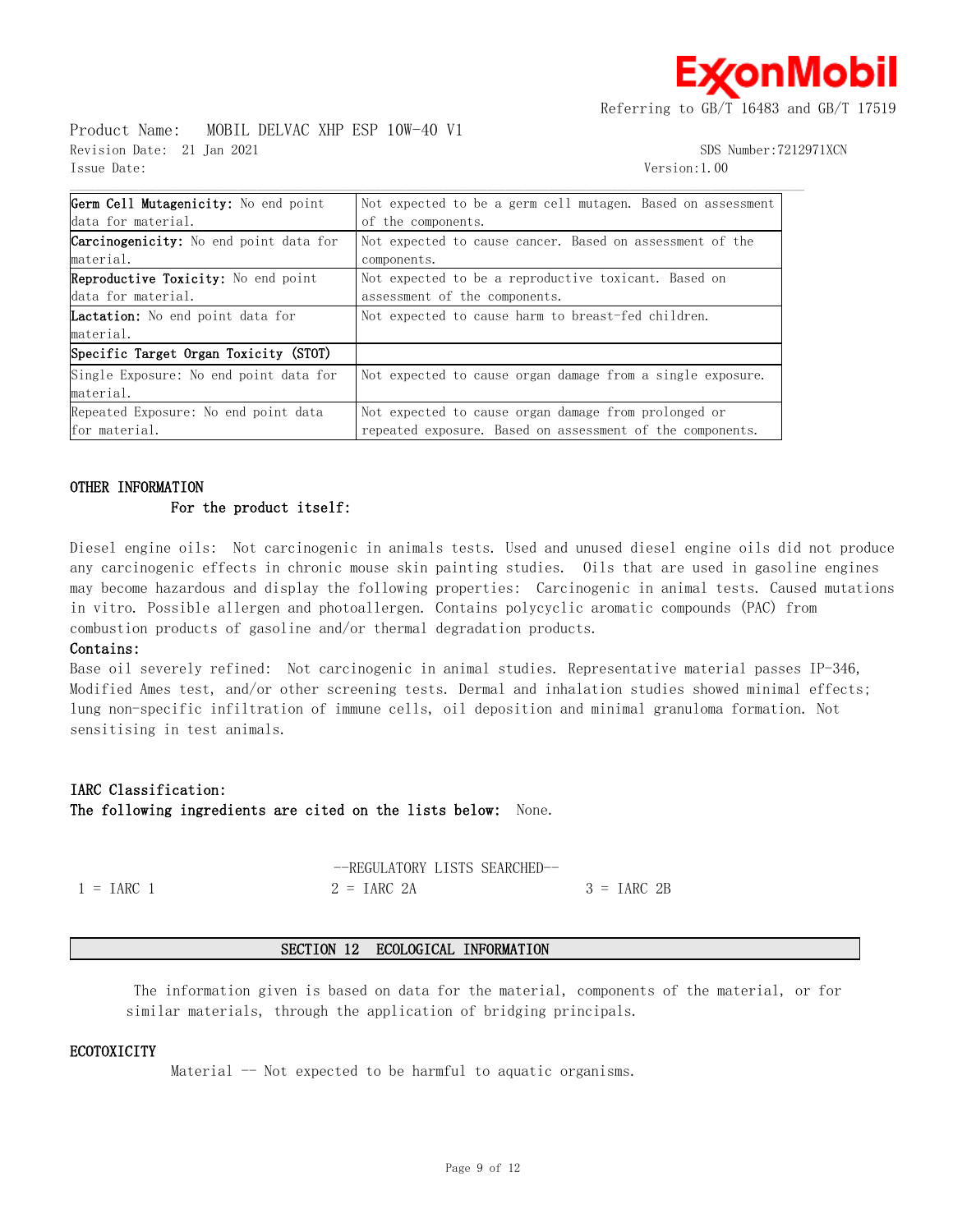

Product Name: MOBIL DELVAC XHP ESP 10W-40 V1 Revision Date: 21 Jan 2021 SDS Number:7212971XCN Issue Date: Version:1.00

# **PERSISTENCE AND DEGRADABILITY**

#### **Biodegradation:**

Base oil component  $-$  Expected to be inherently biodegradable

 $\mathcal{L} = \{ \mathcal{L} = \{ \mathcal{L} = \{ \mathcal{L} = \{ \mathcal{L} = \{ \mathcal{L} = \{ \mathcal{L} = \{ \mathcal{L} = \{ \mathcal{L} = \{ \mathcal{L} = \{ \mathcal{L} = \{ \mathcal{L} = \{ \mathcal{L} = \{ \mathcal{L} = \{ \mathcal{L} = \{ \mathcal{L} = \{ \mathcal{L} = \{ \mathcal{L} = \{ \mathcal{L} = \{ \mathcal{L} = \{ \mathcal{L} = \{ \mathcal{L} = \{ \mathcal{L} = \{ \mathcal{L} = \{ \mathcal{$ 

#### **BIOACCUMULATION POTENTIAL**

Base oil component  $-$  Has the potential to bioaccumulate, however metabolism or physical properties may reduce the bioconcentration or limit bioavailability.

#### **MOBILITY**

Base oil component -- Low solubility and floats and is expected to migrate from water to the land. Expected to partition to sediment and wastewater solids.

# **SECTION 13 DISPOSAL CONSIDERATIONS**

Disposal recommendations based on material as supplied. Disposal must be in accordance with current applicable laws and regulations, and material characteristics at time of disposal.

#### **NATIONAL CATALOGUE OF HAZARDOUS WASTES**

HW49 - Other Waste Materials

#### **DISPOSAL RECOMMENDATIONS**

 Product is suitable for burning in an enclosed controlled burner for fuel value or disposal by supervised incineration at very high temperatures to prevent formation of undesirable combustion products.

**Empty Container Warning** Empty Container Warning (where applicable): Empty containers may contain residue and can be dangerous. Do not attempt to refill or clean containers without proper instructions. Empty drums should be completely drained and safely stored until appropriately reconditioned or disposed. Empty containers should be taken for recycling, recovery, or disposal through suitably qualified or licensed contractor and in accordance with governmental regulations. DO NOT PRESSURISE, CUT, WELD, BRAZE, SOLDER, DRILL, GRIND, OR EXPOSE SUCH CONTAINERS TO HEAT, FLAME, SPARKS, STATIC ELECTRICITY, OR OTHER SOURCES OF IGNITION. THEY MAY EXPLODE AND CAUSE INJURY OR DEATH.

#### **SECTION 14 TRANSPORT INFORMATION**

**China List of Dangerous Goods (GB 12268 - 2012)** : Not Regulated for Land Transport

#### **INTERNATIONAL CLASSIFICATION FOR TRANSPORT**

**SEA (IMDG):** Not Regulated for Sea Transport according to IMDG-Code

**Marine Pollutant:** No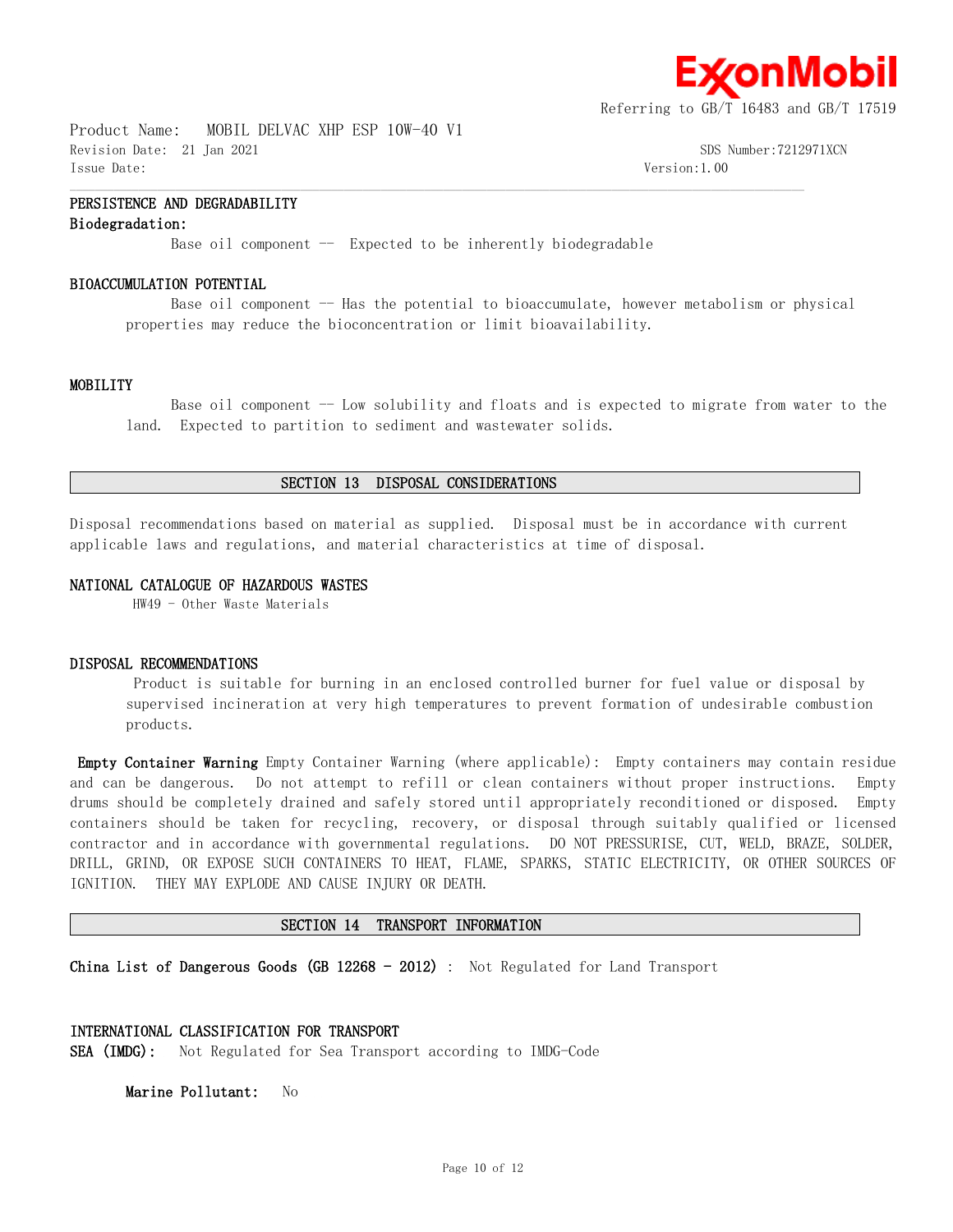

Product Name: MOBIL DELVAC XHP ESP 10W-40 V1 Revision Date: 21 Jan 2021 SDS Number:7212971XCN Issue Date: Version:1.00

AIR (IATA): Not Regulated for Air Transport

#### **SECTION 15 REGULATORY INFORMATION**

 $\mathcal{L} = \{ \mathcal{L} = \{ \mathcal{L} = \{ \mathcal{L} = \{ \mathcal{L} = \{ \mathcal{L} = \{ \mathcal{L} = \{ \mathcal{L} = \{ \mathcal{L} = \{ \mathcal{L} = \{ \mathcal{L} = \{ \mathcal{L} = \{ \mathcal{L} = \{ \mathcal{L} = \{ \mathcal{L} = \{ \mathcal{L} = \{ \mathcal{L} = \{ \mathcal{L} = \{ \mathcal{L} = \{ \mathcal{L} = \{ \mathcal{L} = \{ \mathcal{L} = \{ \mathcal{L} = \{ \mathcal{L} = \{ \mathcal{$ 

This material is not considered hazardous according to The General Rule for Classification and Hazard Communication of Chemicals (GB 13690-2009).

#### **REGULATORY STATUS AND APPLICABLE LAWS AND REGULATIONS**

**The General Rules for preparation of precautionary label for Chemicals (GB 15258-2009):** Not Regulated

**Law of the People's Republic of China on Prevention and Control of Environmental Pollution by Solid Waste:** See Disposal Considerations section.

**Listed or exempt from listing/notification on the following chemical inventories (May contain substance(s) subject to notification to the EPA Active TSCA inventory prior to import to USA):**  AIIC, DSL, ENCS, IECSC, ISHL, KECI, PICCS, TCSI, TSCA

#### **SECTION 16 OTHER INFORMATION**

**N/D = Not determined, N/A = Not applicable KEY TO THE H-CODES CONTAINED IN SECTION 3 OF THIS DOCUMENT (for information only):** H303: May be harmful if swallowed; Acute Tox Oral, Cat 5 H304: May be fatal if swallowed and enters airways; Aspiration, Cat 1 H315: Causes skin irritation; Skin Corr/Irritation, Cat 2 H316: Causes mild skin irritation; Skin Corr/Irritation, Cat 3 H318: Causes serious eye damage; Serious Eye Damage/Irr, Cat 1 H335: May cause respiratory irritation; Target Organ Single, Resp Irr H401: Toxic to aquatic life; Acute Env Tox, Cat 2 H411: Toxic to aquatic life with long lasting effects; Chronic Env Tox, Cat 2 H413: May cause long lasting harmful effects to aquatic life; Chronic Env Tox, Cat 4

#### **THIS SAFETY DATA SHEET CONTAINS THE FOLLOWING REVISIONS:**

No revision information

-------------------------------------------- The information and recommendations contained herein are, to the best of ExxonMobil's knowledge and belief, accurate and reliable as of the date issued. You can contact ExxonMobil to insure that this

---------------------------------------------------------------------------------------------------------